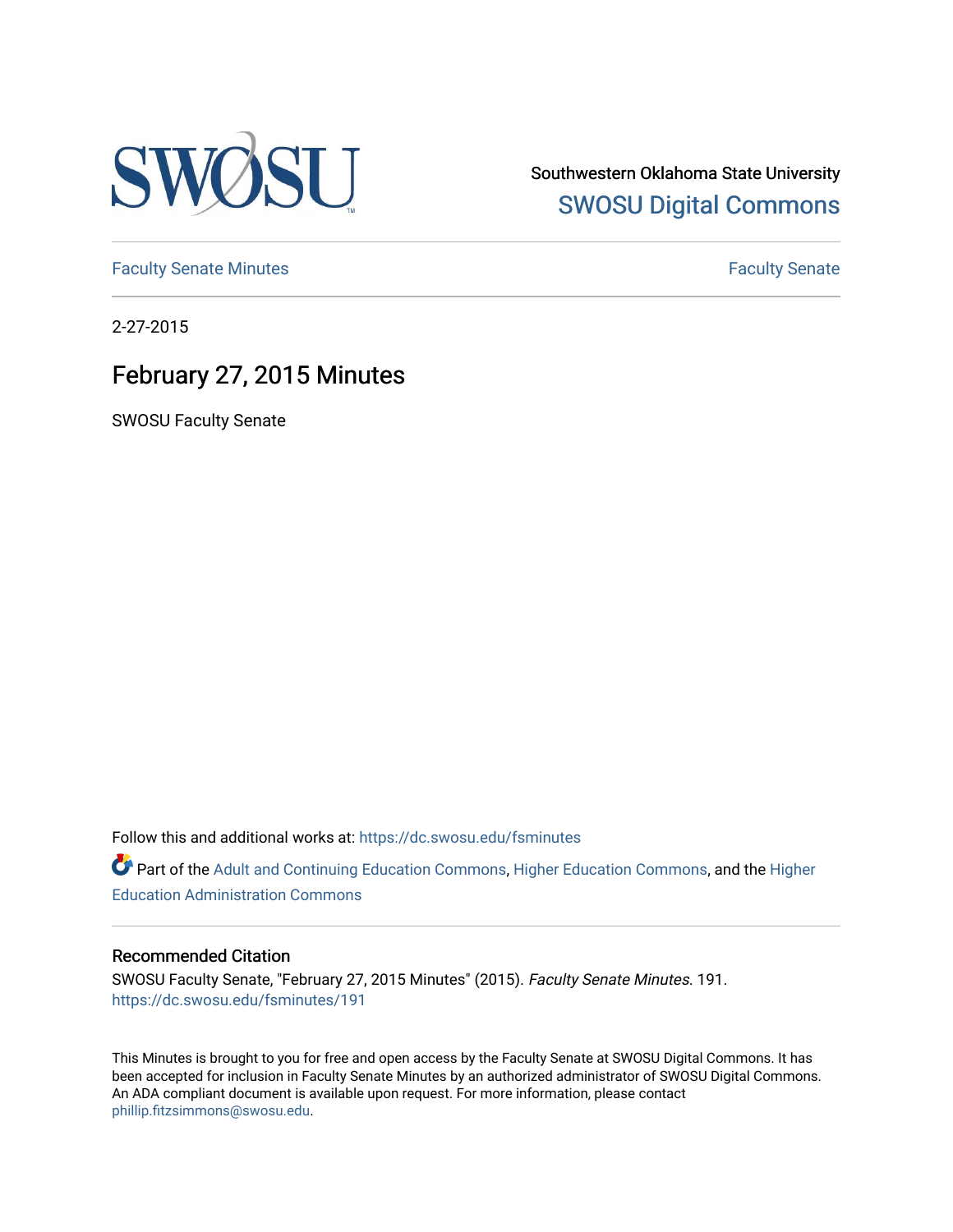# **Southwestern Oklahoma State University Faculty Senate Meeting February 27, 2015**

## **Approved Minutes**

**I. CALL TO ORDER:** Faculty Senate President Evette Meliza called the February meeting of the Faculty Senate to order at 2:02 pm in Education 201.

**II. ESTABLISHMENT OF A QUORUM:** The following senators were in attendance: Jimena Aracena, Kristin Griffeath (for David Bessinger), Tammy Blatnik, Hector Garza (for John Bradshaw), Brad Bryant, Stacey DiPaolo, Jared Edwards, Fred Gates, Ryan Haggard, Tiffany Kessler, Doug Linder, Jim Long, Scott Long, Tom McNamara, Evette Meliza, Bo Pagliasotti, Cynthia Pena, Linda Pye, Les Ramos, Lisa Schroeder, Karen Sweeney, Wayne Trail, and Trisha Wald.

**III. CERTIFICATION OF SUBSTITUTES:** Kristin Griffeath took the place of David Bessinger and Hector Garza attended instead of John Bradshaw.

**IV. PRESENTATION OF VISITORS:** No visitors were at the meeting.

**V. APPROVAL OF MINUTES:** The minutes of the January 30, 2015 meeting were approved through a voice vote.

### **VI. ANNOUNCEMENTS**

### **A. President Evette Meliza**

1. From the Executive Council meeting of February 9, 2015:

- a. SWOSU is 6,000 hours under our five-year enrollment average. If we were to reclaim those hours, we would gain \$1.2 million. In a mini-recession, we typically get more students.
- b. Although many universities are in an enrollment decline, SWOSU is not. Our traditional student population, however, is not growing.
- c. Via conference call, Luke Martin gave us a Legislative Update. There are 2200 bills in the Oklahoma Legislature this session. Four deal with Oklahoma's Promise, 48 are gun and knife bills, and 6 bills concern guns on campus. Bills to be considered this session can be found on the House and Senate websites.
- d. Concerning foreign travel, SWOSU needs to develop a policy that provides for a contingency plan in the event of an emergency when students are outside the United States. We want to make sure our students are safe as they travel abroad. There also needs to be a policy for the cancellation of trips, should that become necessary. President Beutler and David Misak attended a legal conference on this topic.
- e. One goal of the Strategic Plan is to improve university housing. SWOSU has 1,132 beds now. Parents of students, who attended SWOSU themselves, recognize the dorms from their tenure here. There are 260,000 square feet in SWOSU housing, which would cost \$20-30 million to remodel and take 5-7 years to complete. Currently, SWOSU does not require freshmen to live on campus, although most of our peer institutions have that requirement. One necessary upgrade to the buildings is the replacement of single-pane windows, which are not energy efficient. Upgraded circuits in the rooms to accommodate the increase in technology is also necessary.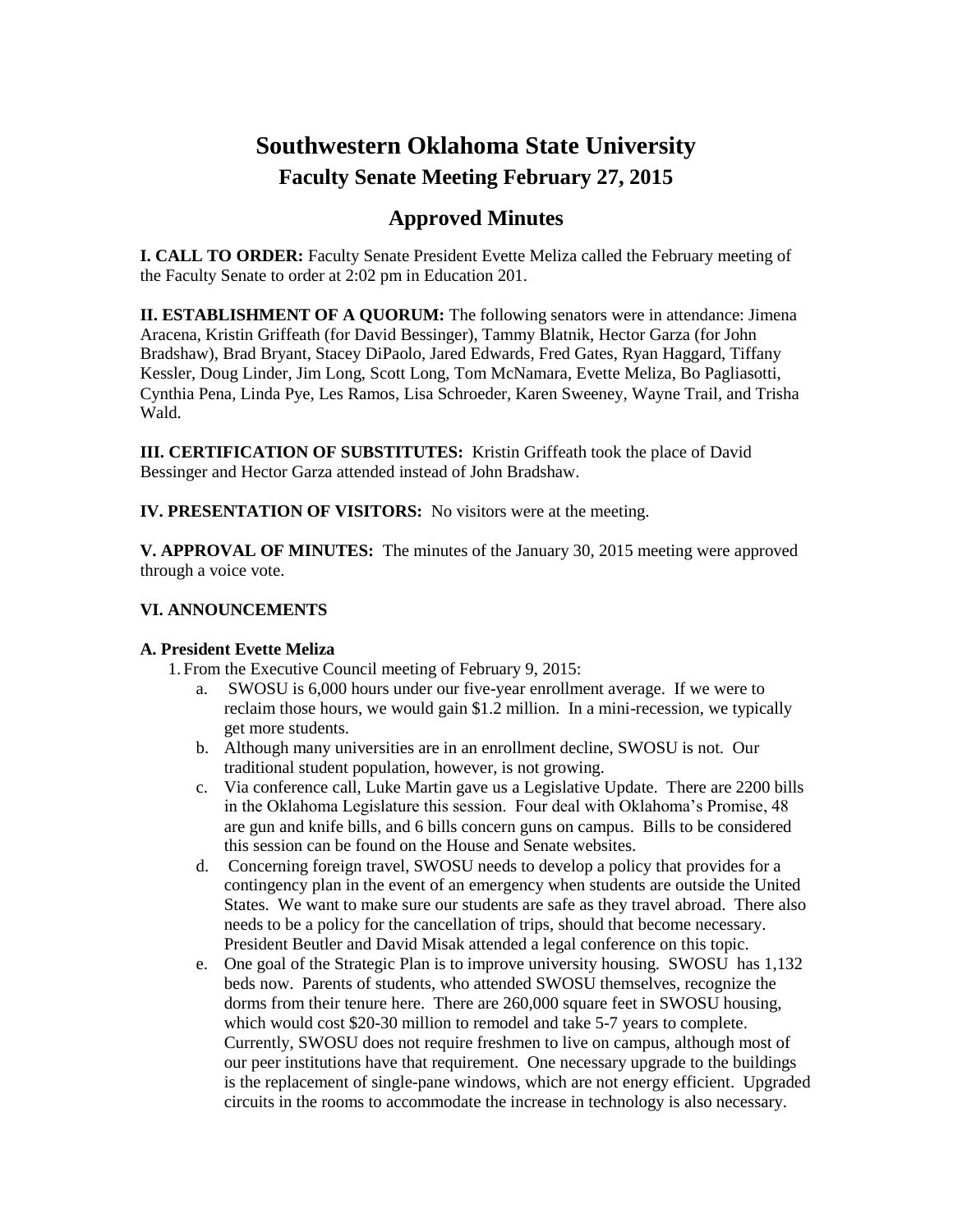Black Kettle Hall has 3 circuits in each room. Discussion on the topic continues. 2. From the Administrative Council meeting of February 9, 2015:

- a. Allowing guns on campus is overwhelmingly opposed by students, staff, faculty, administration, and the general public.
- b. SWOSU is formulating a program of "strategic engagement with appropriate elected and appointed officials at the federal level." To this end, a document is being compiled that coveys the areas of federal jurisdiction that have an impact on our campus and system. If you would like participate in the process, please let me know.
- c. Spam emails continue to be heavy. Please delete junk mail. The firewall will be replaced during spring break, so there will be limited access that Monday and Tuesday.
- d. The Library has new batteries for computers used in the library. The abundance of computer cords is a fire hazard.
- e. The review by department chairs and Distance and eLearning of online classes to meet SARA requirements continues.
- f. There is a 400 mile radius limit on the use of SWOSU vehicles.
- g. In the draft 2016 Budget, the Strategic Plan is half funded, based on current enrollment and tuition. We have sufficient reserves, if needed.
- h. Anita Fischer is the new Degree Audit Coordinator in the Registrar's Office.
- i. Retention has improved and is up 1.5%.
- j. The revised General Education program has been approved by RUSO.
- 3. From the Provost:
	- a. The Provost asks for guidance defining "extra-curricular" in the Dead Days Policy.
	- b. The Provost asked Brad Bryant (Academic Technology Advisory Committee Chair) and Karen Klein (Director of ITS) to craft a response to Senate Motion 2015-01-0, which states "Individual Departments should be allowed to coordinate the purchase of installation of computer software." See Appendix A for the full report. In summary, individual are allowed to purchase and install software. There are four exceptions given in the report. Also, any software costing more than \$500 should be reported to ITS for inventory/audit purposes.
- 4.Correspondence from the President:
	- a. At the time of the Executive Council meeting, it was believed that there would be a \$300 million deficit in the state budget this year and that the higher education budget would be held even. In a subsequent email to Executive Council members, President Beutler provided the following information: After the meeting of the State Equalization Board on February 17th, it is now known that the shortfall will be over \$611 million. This is a little less than 10% of the total state budget. It is now without question that higher education will sustain some type of fiscal decrease for FY-16. SWOSU is currently being asked to consider the impact on our institution of a budget cut of anywhere from 2.5% to nearly 8%.
	- b. Mark Stansberry has been appointed to fill out the remaining time of Regent Richard Ogden's term on the RUSO Board of Regents (ending June 10, 2019). His term begins immediately on an interim basis and then for the full remaining term once he receives Senate confirmation.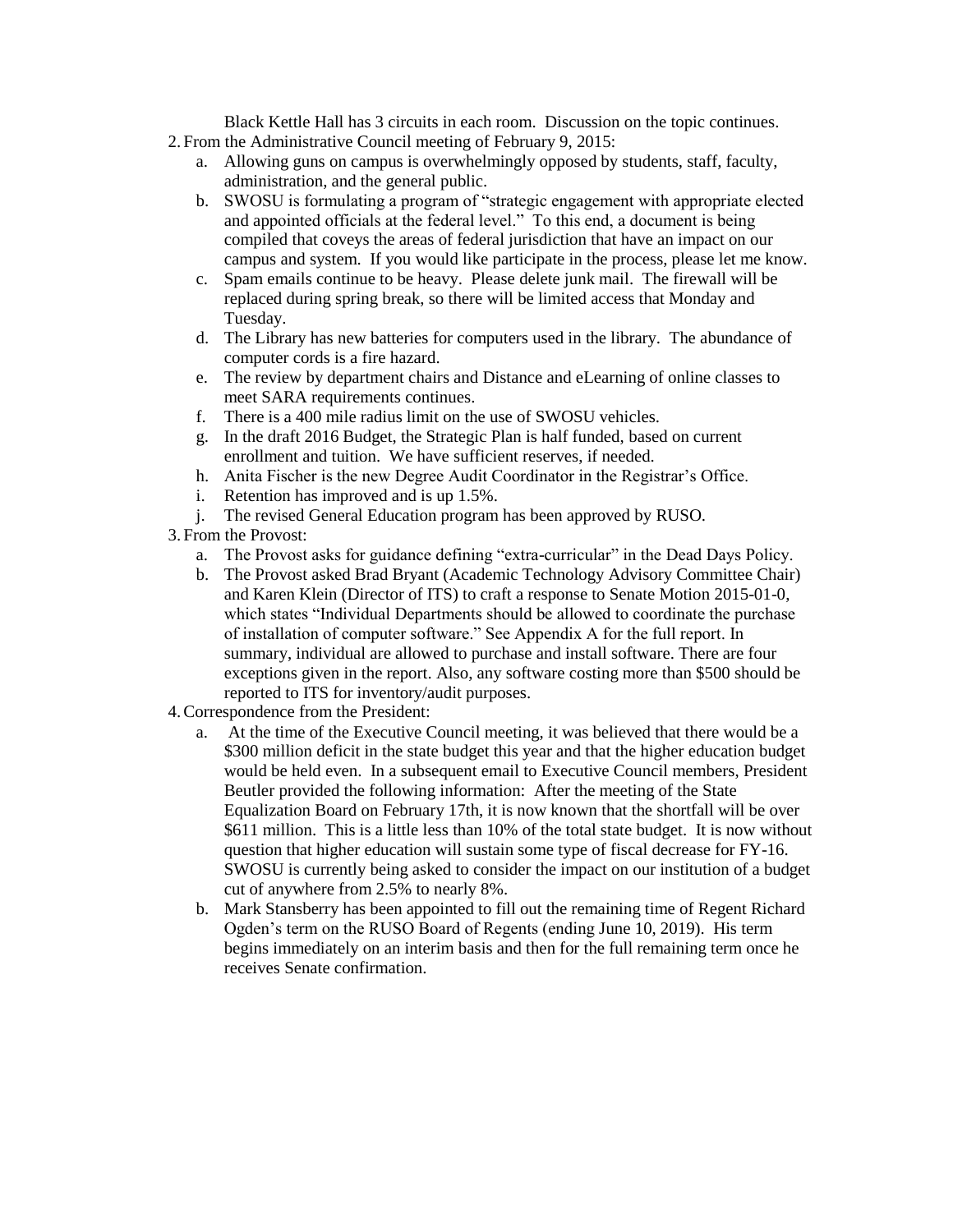#### **B. Secretary/Treasurer Tom McNamara**

**1. Roll Sheet:** Please make sure all in attendance have signed the roll sheet..

**2. Treasurer's Report:**

| a. BancFirst Checking Account: | January Meeting Balance: \$1865.94 |  |
|--------------------------------|------------------------------------|--|
|                                | <b>CURRENT BALANCE: \$1865.94</b>  |  |
| b. University Account:         | January Meeting balance: \$105.01  |  |
|                                | <b>CURRENT BALANCE: \$105.01</b>   |  |

**C. President-Elect Jared Edwards:** Nothing to report at this time.

**D. Past President Fred Gates:** The history education community is concerned about the wellpublicized bill in the State Legislature regarding AP History. This will be watched closely.

**E. Student Government Representative:** There was no Student Government Representative at the meeting. There was confusion regarding the student representative for this academic year. There will be a representative present at the March meeting.

**VII. REPORTS FROM STANDING AND AD HOC COMMITTEES:** No committee reports were presented.

**VIII. UNFINISHED BUSINESS:** There was no unfinished business from the January meeting.

#### **IX. NEW BUSINESS:**

**Faculty Senate Resolution 2015-02-01:** The Faculty Senate of Southwestern Oklahoma State University hereby present the following resolution relating to firearms on college campuses and other purposes.

WHEREAS: The Oklahoma State Regents, the Chancellor, the presidents of all twenty-five institutions, and members of all institutional governing boards believe that there is no scenario where allowing firearms on campuses will do anything other than create a potentially dangerous environment for students, faculty, staff, and visitors; and

WHEREAS: The safety of our campus is of the upmost importance to students, parents, faculty, and staff; and

WHEREAS: The risks associated with accidental discharge, weapon theft and weapon storage are greater in shared learning, socializing and residential spaces such as those utilized on and around campuses; and

WHEREAS: Guns on campuses could potentially increase student homicides, injury and suicide, and compromise the safety of police officers and security personnel, along with other campus populations;

WHEREAS: The opinions of faculty should be thought of when a question of firearms on campuses is before a legislator or State Regent.

NOW, therefore, be it resolved by the Faculty Senate of Southwestern Oklahoma State University:

THAT: The members of the Faculty Senate on the behalf of the faculty of Southwestern Oklahoma State University oppose any legislation extending the rights to carry open or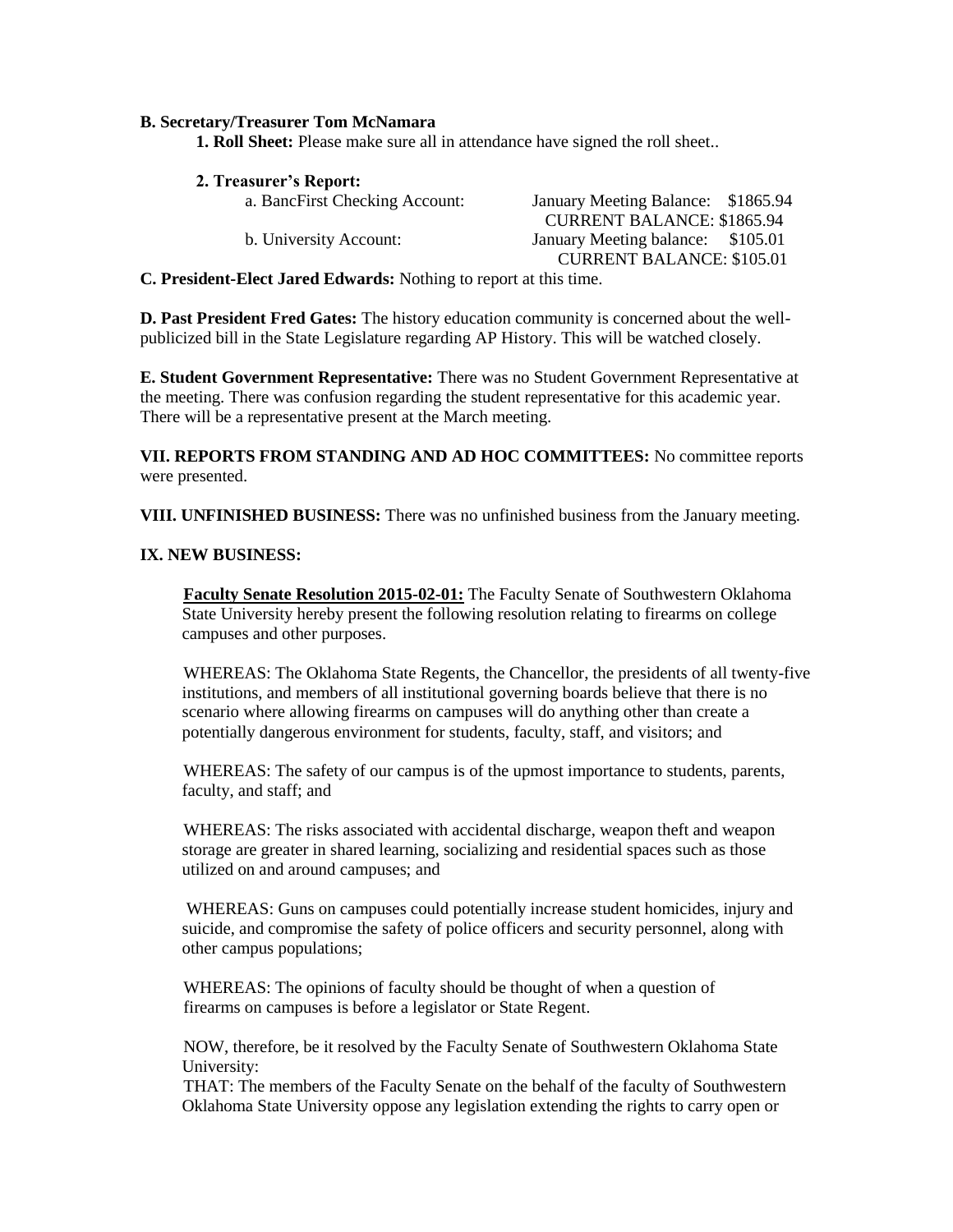concealed weapons on campus.

THAT: A copy of this resolution should be distributed to SWOSU President Randy Beutler, Chancellor Glen Johnson, Representative Harold Wright, Senator Mike Schulz, House Speaker Hickman, and the Senate President Pro Tempore Brian Bingman by the Provost Dr. James South.

The resolution passed via voice vote with no opposition.

**Faculty Senate Motion 2015-02-01:**It is moved that the Faculty Senate supports:

- 1. The awarding of honorary doctoral degrees to truly exceptional individuals who are associated with SWOSU and who have demonstrated unique and significant success in their field;
- 2. The formation of a committee to make recommendations to the President for such awards that will include faculty representation from each of the four colleges, the President, Executive Vice President, Provost, Director of Institutional Advancement, SGA President and Support Council President; and
- 3. The first SWOSU honorary doctorate will be awarded to Gen. Thomas P. Stafford.

#### RATIONALE:

The motion is to support SWOSU awarding honorary doctoral degrees and to establish a committee and procedure for the selection of recipients which would involve faculty, administration, staff, and students. Currently, we have some mechanisms to honor graduates or former students, namely the SWOSU Distinguished Alumnus Award. However, this award is limited to graduates of the university. We do not have an adequate way to honor those who are friends of the university and renowned in their field that may be associated with SWOSU and possibly attended for some amount of time, but never graduated from our institution. Many universities offer these honorary degrees as a way of recognizing such people and their accomplishments.

The opportunity to be able to award an honorary doctorate would be another tool for our institution to recognize people who have made great achievements for our country, state, community and institution. The ability to award an honorary doctorate would be something that very few regional institutions are able to do.

Under Oklahoma State Regent's policy, since SWOSU offers an academic doctoral degree, we may offer an honorary degree if we so choose. In our state, besides O.U. and O.S.U., Northeastern State University and Langston University both have awarded honorary doctorates and continue to do so. It is an opportunity that they have recognized and are using.

Under the State Regent's rules, we may offer up to one honorary degree per year. However, we would contend that these awards would be rare and not necessarily annual. This would be the most prestigious honor the institution could offer to anyone. Finally, due to the upcoming 40th anniversary of the Apollo-Soyuz Project this summer

and the importance of setting a high precedent for the first award, we would propose to make a timely honorary degree presentation to Gen. Thomas P. Stafford this year.

The motion passed following a show of hands with 11 in favor, 8 against, and 3 abstentions.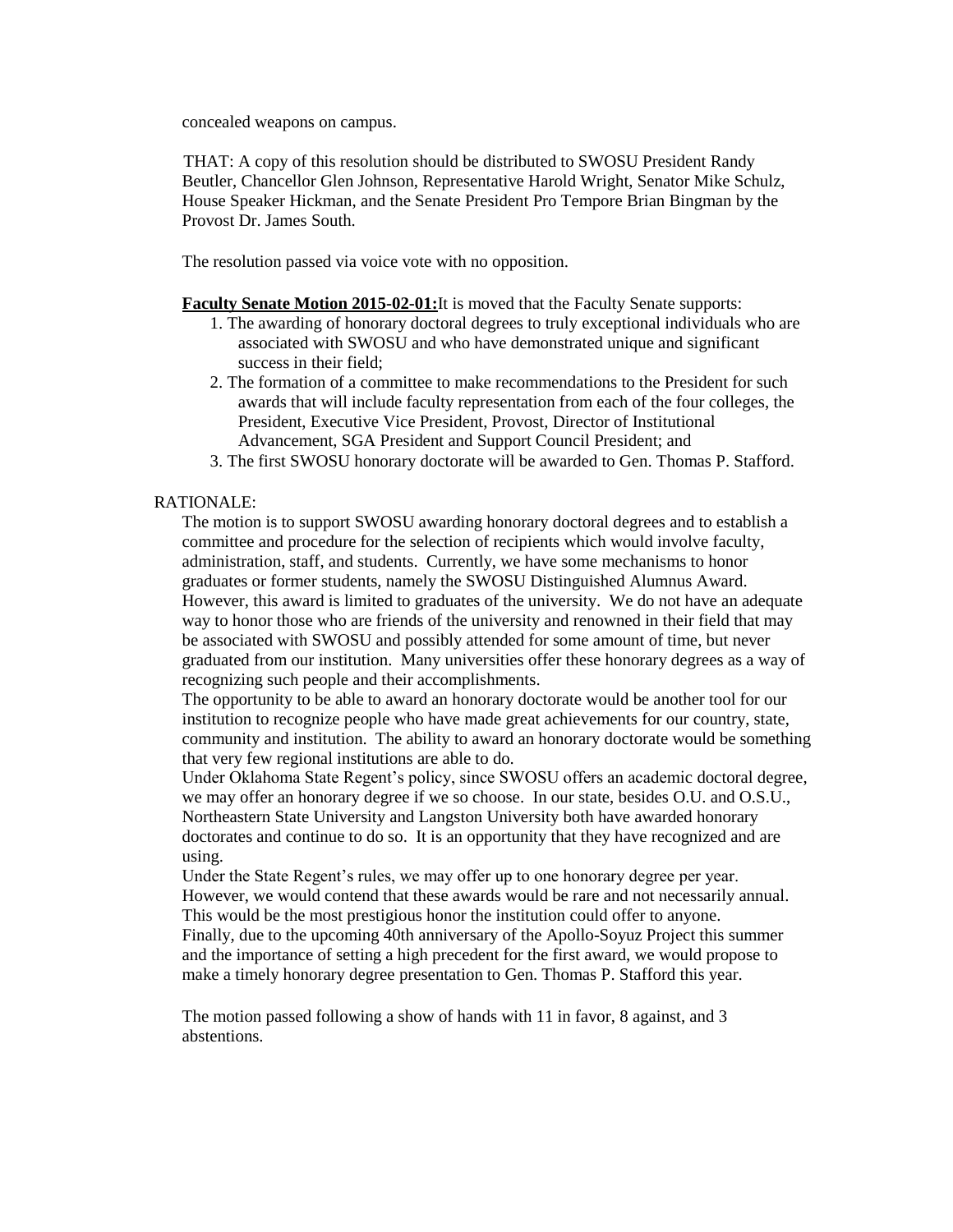**X. ADJOURNMENT:** The meeting was adjourned at 2:52 pm.

## **Next meeting 2:00 pm Friday, March 27, 2015**

Respectfully Submitted, Evette Meliza, Faculty Senate President Tom McNamara, Faculty Senate Secretary